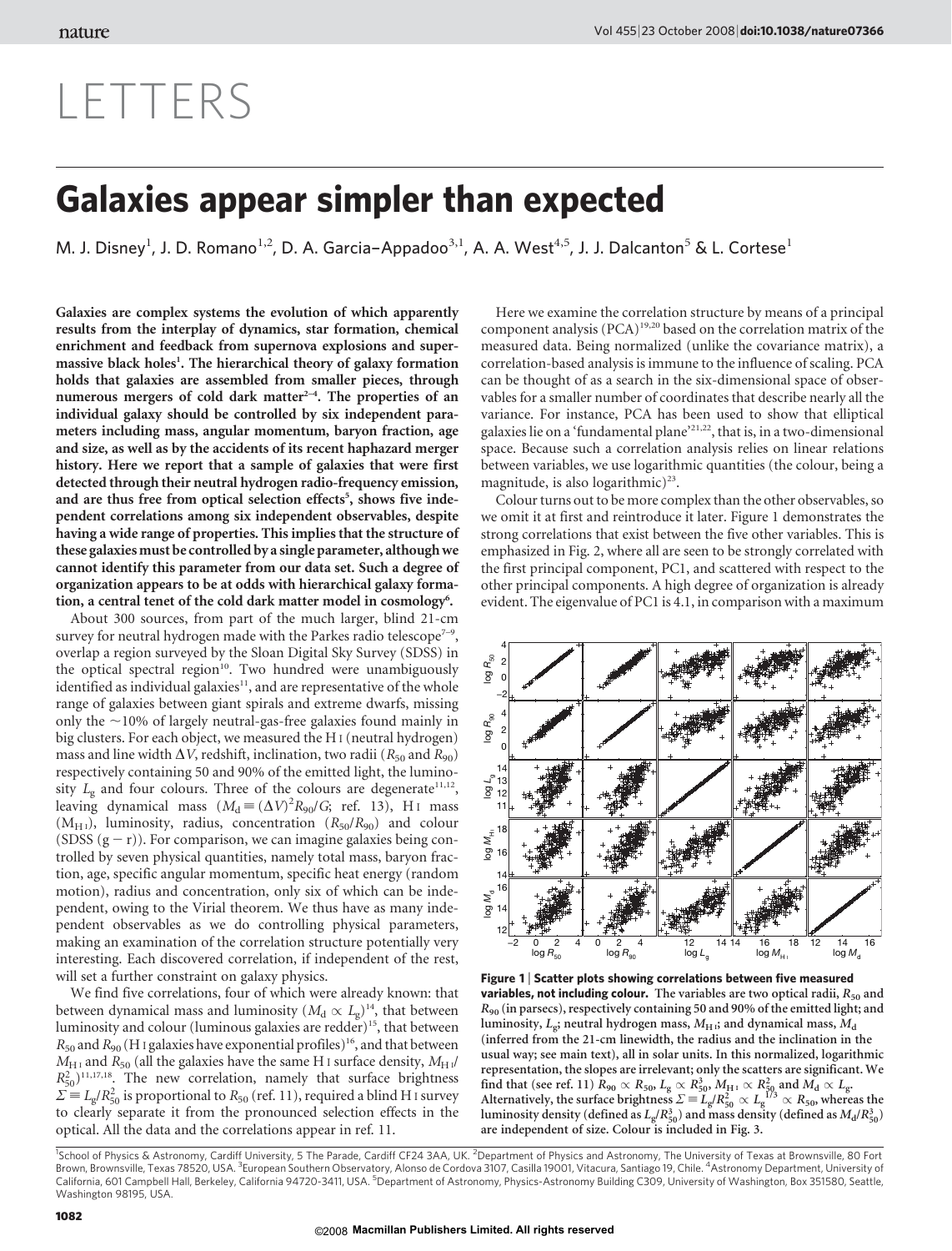

Figure 2 <sup>|</sup> Scatter plots showing correlations between the five measured variables and the principal components. The five physical quantities are tightly correlated with a single principal component, PC1, which accounts for their correlations with one another. The principal components are labelled from the strongest, PC1, to the weakest, PC5, with eigenvalues 4.1, 0.53, 0.23, 0.17 and 0.02, respectively. Eigenvalues less than 1 are normally thought to represent scatter only—but see main text. The direction cosines for PC1 relative to the physical variables in order plotted (top to bottom) are for PC1 relative to the physical variables in order plotted (top to bottom) a<br> $-0.45, -0.46, -0.44, -0.44$  and  $-0.44$  (that is, approximately  $-1/\sqrt{5}$ ). This is expected for such a strong principal component and makes it impossible to single out any one observable as the 'driving force'. In any case, correlations alone should not be used to infer causation.

possible of 5.0 (1 for each variable; they should sum to 5), whereas the next principal component has an eigenvalue of only 0.53.We note that all five correlations are independent because each introduces at least one a priori independent observable not present in any preceding correlation. We note further that each implies some new intrinsic (not merely scaling) property that calls for a physical explanation. For instance, the correlation between surface brightness and  $R_{50}$ implies that  $L_g/R_{50}^2 \propto R_{50}$ , or that the luminosity density (defined as  $L_g/R_{50}^3$ ) is independent of either luminosity or dynamical mass.

Figure 3 shows the correlations when the colour is included. Colour is evidently correlated with all the remaining variables, but more weakly so. (The least significant such correlation (0.39) is nevertheless significant at the 0.01% level). Figure 4 clarifies the situation by exhibiting the principal component structure. Like all the other variables, colour is definitely correlated with PC1, which now has an eigenvalue of 4.4 out of a maximum possible of 6.0 (that is, explains 73% of the variance). The next highest eigenvalue is 0.75, for PC2 (Fig. 4, column two). Statisticians normally ignore, as insignificant, principal components with eigenvalues of less than 1.0, except in the special case in which one observable is scattered mostly independently of the rest, when values as low as 0.7 may be considered significant<sup>19</sup>. This turns out to be the situation here (0.75). There is a component of the colour that is correlated with nothing but itself, and this 'rogue' component constitutes a weak, but nevertheless significant, principal component, PC2, as is clear from column two. The strong correlation in the colour plot of column two is notable. Beyond the fact that PC2 is strongly aligned with colour (direction cosine, 0.83), what does this mean? Simulations (Supplementary Information) show that if colour were perfectly uncorrelated with everything else (that is, were randomly scattered), then the colour plot of column two would be a sharp, straight line at a slope of 45°. This is because even if an observable (for example colour) is correlated with nothing else it is nevertheless correlated perfectly with itself, and the PCA seeks out a principal component aligned perfectly with that observable (in this case colour).



Figure 3 <sup>|</sup> Scatter plots showing correlations between the previous five measured variables (Fig. 1), but now including colour. The colour is  $(g - r)$ , that is, 'green minus red', and is also logarithmic. Colour (measured within  $R_{90}$ ) is correlated with the five other observables in the sense that more luminous galaxies are redder, which is usually taken to mean that their output is dominated by older stars. However, the colour correlations are much weaker, though still highly significant (at the 0.01% level).

We can summarize the PCA as follows. H I-selected galaxies appear to have colours made up of two components, which we label the 'systematic' component and the 'rogue' component. The rogue colour



Figure 4 <sup>|</sup> Scatter plots showing correlations between all the six measured variables (including colour) and the principal components. The principal components are labelled from the strongest, PC1, to the weakest, PC6, with eigenvalues 4.4, 0.75, 0.48, 0.22, 0.14 and 0.02, respectively. The bottom plot of column one shows that colour is well correlated with the other five observables and with PC1. However, the bottom plot in column two shows that colour is even more strongly correlated with a new principal component, PC2, which is correlated with nothing else. If colour were entirely independent of all the other variables, it would have its own principal component with an eigenvalue of 1.0, instead of 0.75 as observed, and the data plotted against PC2 would lie on a sharp, straight line, because they would be correlated perfectly with themselves. The colour of a galaxy is evidently composed of two components: a 'systematic' component correlated with all the other observables, and a 'random' or 'rogue' component correlated with nothing but itself. Appreciation of this nonintuitive point was greatly assisted by examining a PCA of simulated data (see Supplementary Information).